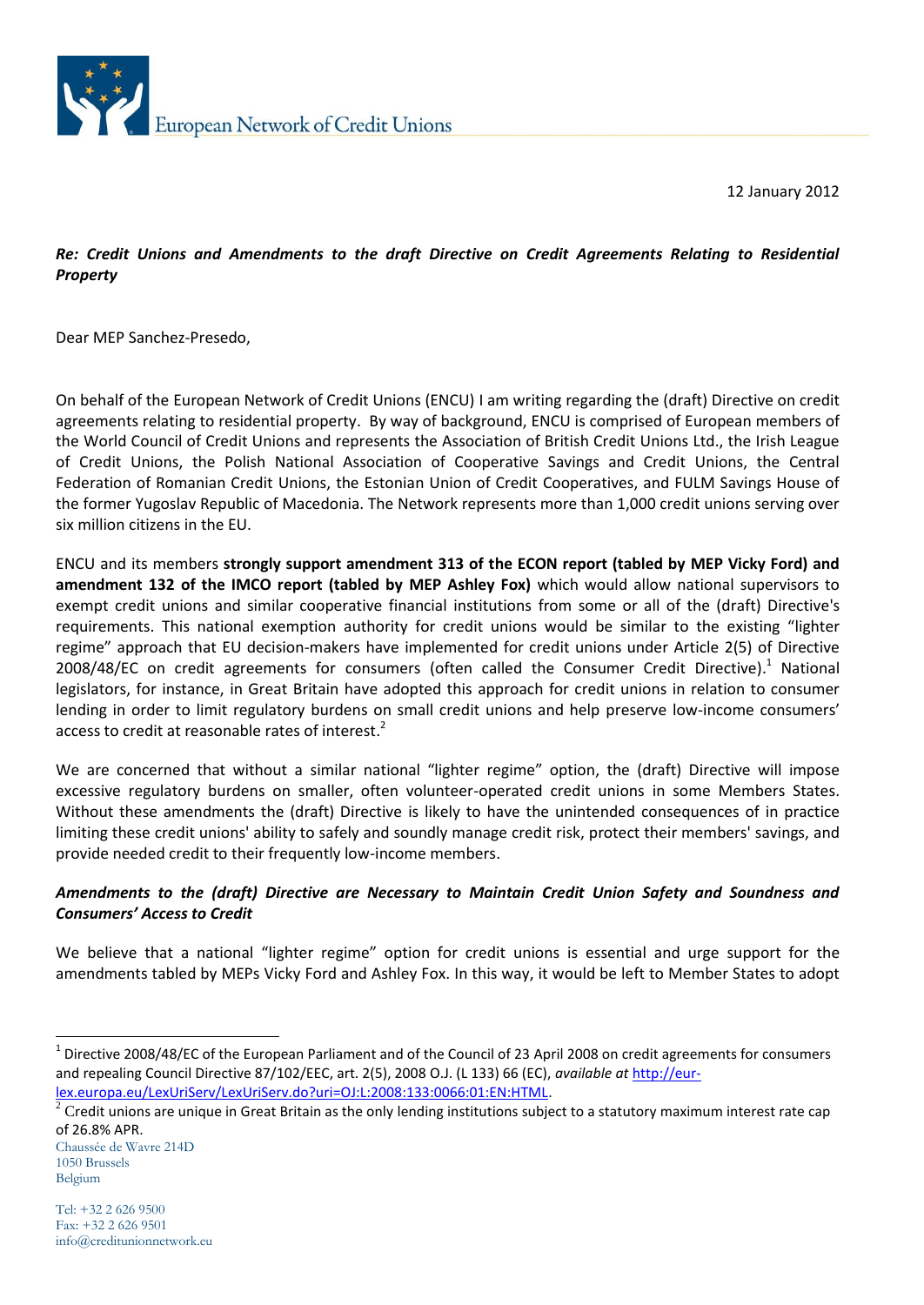

a targeted and proportionate approach to credit unions similar to that under Directive 2008/48/EC, when doing so is appropriately based on a national credit union system's size and technical capacity.

As member-owned, not-for-profit cooperatives, credit unions exist to serve their member-owners by offering loans and savings products at fair rates of interest; credit unions do not maximize profits at consumers' expense. Only members can borrow from or save with the credit union, and typically only persons who fall within a credit union's "common bond"—such as people who live or work in a specific local area—can become members. Credit unions can be very small financial institutions that are entirely run by volunteers, especially in rural areas. European credit unions also do not operate on a cross-border basis and credit union directors, who are elected from amongst the membership, serve on a voluntary basis and do not receive remuneration for their services.

Credit unions typically hold their loans "in portfolio" and—unlike some lending institutions that prior to the last financial crisis failed to determine adequately borrowers' ability to repay mortgage loans—credit unions do not engage in the "originate-to-securitise" lending model, meaning that credit unions and their member-savers (as opposed to outside investors) bear the losses on these loans if member-borrowers default. Credit unions therefore have no incentive to make mortgages that borrowers cannot repay. Further, many of these credit unions are already subject to significant regulatory burdens and may not have the technical capacity and/or staff resources to comply with all of the (draft) Directive's requirements.

Credit union long-term mortgage lending is also already subject to strict national regulatory regimes and internal policy guidelines adopted by credit union boards. Accordingly, only the largest and best capitalised credit unions are allowed to provide long-term loans and the repayment period and the maximum loan amount are restricted, amongst others, on the basis of the credit union's total assets and the borrower's shareholding in the credit union. For instance, only four out of over 400 British credit unions are licensed to offer long-term mortgage loans to members.

Many other credit unions, however, take security interests in residential property vis-à-vis consumer and business loans in order to protect their member-owned capital and members' savings (which typically serve as the credit union's primary source of funding for its loans to members), and the (draft) Directive would apply to these loans as well as to the long-term loans traditionally thought of as "mortgages." In some Member States (such as Estonia, Ireland or Poland), loans by credit unions, regardless of their purpose, are often secured against valuable assets which can include residential property.

Often such a charge over property is the only available security a member can provide for obtaining a loan. These loans are already subject to stringent underwriting standards that assess, among other things, the member-borrower's ability to repay because (as noted above) credit unions typically hold these loans on their balance sheets until maturity and therefore have a strong disincentive from making unaffordable loans that could result in a loss to the institution. The regulatory burdens imposed by overly prescriptive requirements, however, risk forcing credit unions with limited technical capacity and/or staff resources to cease being able, as a practical matter, to take security interests in residential property.

For example, the Estonian Union of Credit Cooperatives estimates that in Estonia approximately 63% of all credit issued by credit unions is guaranteed by residential property. This large percentage of loans secured by immovable property is mainly due to the fact that Estonian credit unions have no access to deposit protection schemes. Guaranteeing loans against immovable property serves to protect the shares members hold in their credit union (which represent a way of accumulating savings) in a safe and sound manner. Members' savings would be subject to significant risk of loss if these credit unions cannot in the future accept residential real estate as collateral that can satisfy the obligations of members who have borrowed from the credit union but are unable to repay because of, for example, loss of employment.